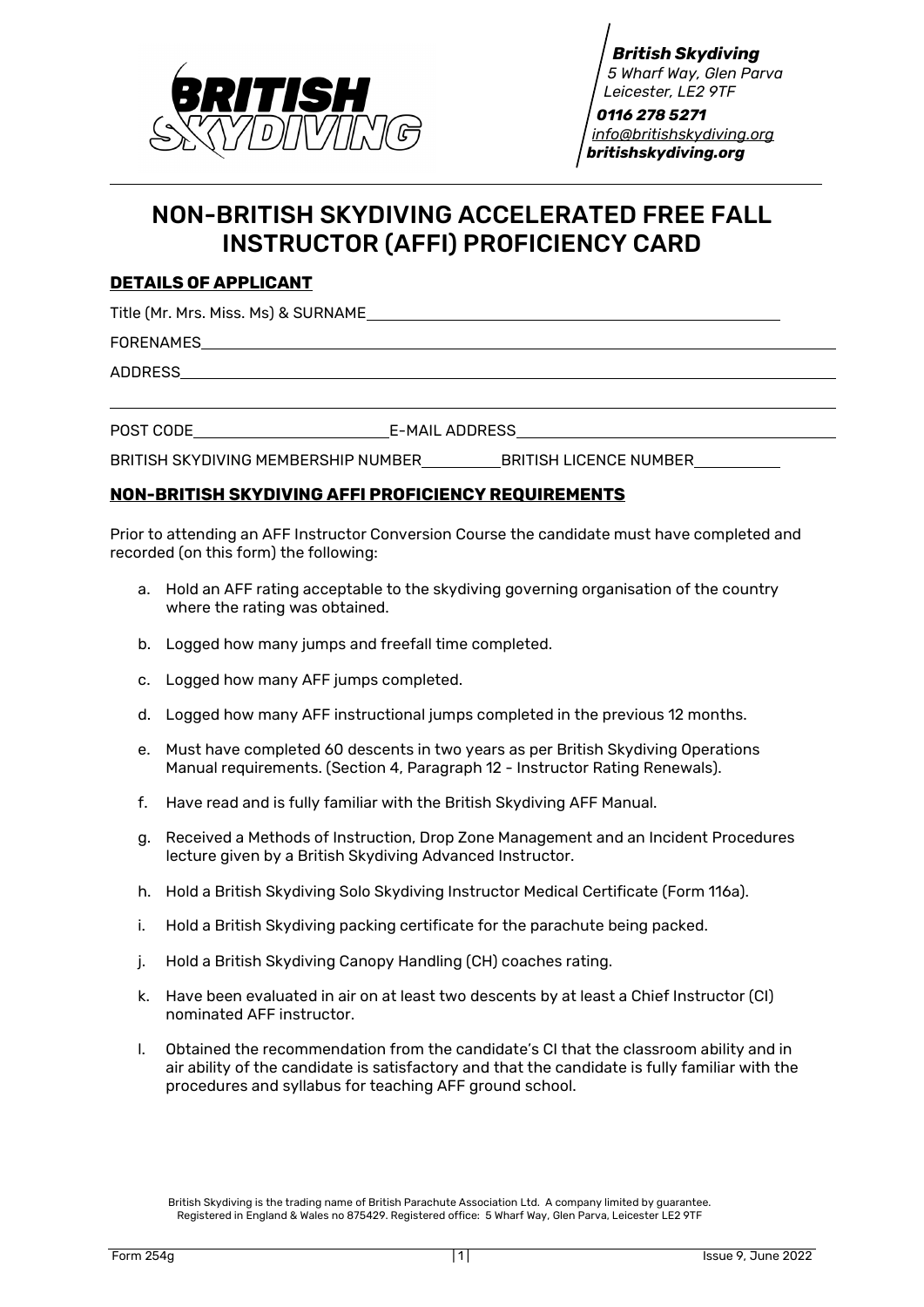#### **PRE-COURSE EVALUATION ASSESSMENTS:** (To be evaluated by an experienced, CI nominated, AFF Instructor)

Hold an AFF rating acceptable to the skydiving governing organisation of the country where the rating was obtained.

| Satisfactory/Unsatisfactory* (delete*)                                                                                                                                                                                                                                                                                                             |  |  |
|----------------------------------------------------------------------------------------------------------------------------------------------------------------------------------------------------------------------------------------------------------------------------------------------------------------------------------------------------|--|--|
| Logged how many descents and freefall time completed. Number of descents<br>Satisfactory/Unsatisfactory* (delete*)                                                                                                                                                                                                                                 |  |  |
| Logged how many AFF descents completed. Number of descents _____________Date:_______<br>Satisfactory/Unsatisfactory* (delete*)                                                                                                                                                                                                                     |  |  |
| Logged how many descents completed in the previous 12 months (minimum 60 in two years as<br>per British Skydiving Operations Manual requirements).<br>Number of descents_______________  Date:________________________Evaluator:_________________________<br>Satisfactory/Unsatisfactory* (delete*)                                                |  |  |
| Logged how many AFF instructional descents in the previous 12 months. Number of<br>Satisfactory/Unsatisfactory* (delete*)                                                                                                                                                                                                                          |  |  |
| Have read and is fully familiar with the British Skydiving AFF Manual.<br>Date: Evaluator: Satisfactory/Unsatisfactory* (delete*)                                                                                                                                                                                                                  |  |  |
| Received a Methods of Instruction, Drop Zone Management and an Incident Procedures lecture<br>given by at least a British Skydiving Advanced Instructor Date: ________________<br>Evaluator: Evaluator:<br>Satisfactory/Unsatisfactory* (delete*)                                                                                                  |  |  |
| Hold a British Skydiving packing certificate for the parachute being packed Date:_______<br>Evaluator: ________________ Satisfactory/Unsatisfactory* (delete*)                                                                                                                                                                                     |  |  |
| Hold a British Skydiving Solo Skydiving Instructor Medical Certificate (Form 116a).<br>Medical. Expiry date (if applicable) ____________ Date:___________________ Evaluator:__________<br>Satisfactory/Unsatisfactory* (delete*)                                                                                                                   |  |  |
| Hold a British Skydiving CH coaches' qualification. Coaches number<br>Satisfactory/Unsatisfactory* (delete*)                                                                                                                                                                                                                                       |  |  |
| Has been evaluated in-Air on at least two descents by a CI nominated AFF instructor.<br>Satisfactory/Unsatisfactory* (delete*)                                                                                                                                                                                                                     |  |  |
| Obtained the recommendation of the candidate's CI that the classroom ability and in-air of the<br>candidate is satisfactory and that they are fully familiar with the procedures and syllabus for<br>teaching AFF ground school. Date: ___________________________Evaluator: ___________________________<br>Satisfactory/Unsatisfactory* (delete*) |  |  |
| <b>CI RECOMMENDATION:</b>                                                                                                                                                                                                                                                                                                                          |  |  |
| I am satisfied that the applicant has demonstrated the ability to satisfactorily teach a complete<br>AFF Ground School and is competent to train all subsequent course progression briefs required<br>for the British Skydiving 'A' Licence.                                                                                                       |  |  |
|                                                                                                                                                                                                                                                                                                                                                    |  |  |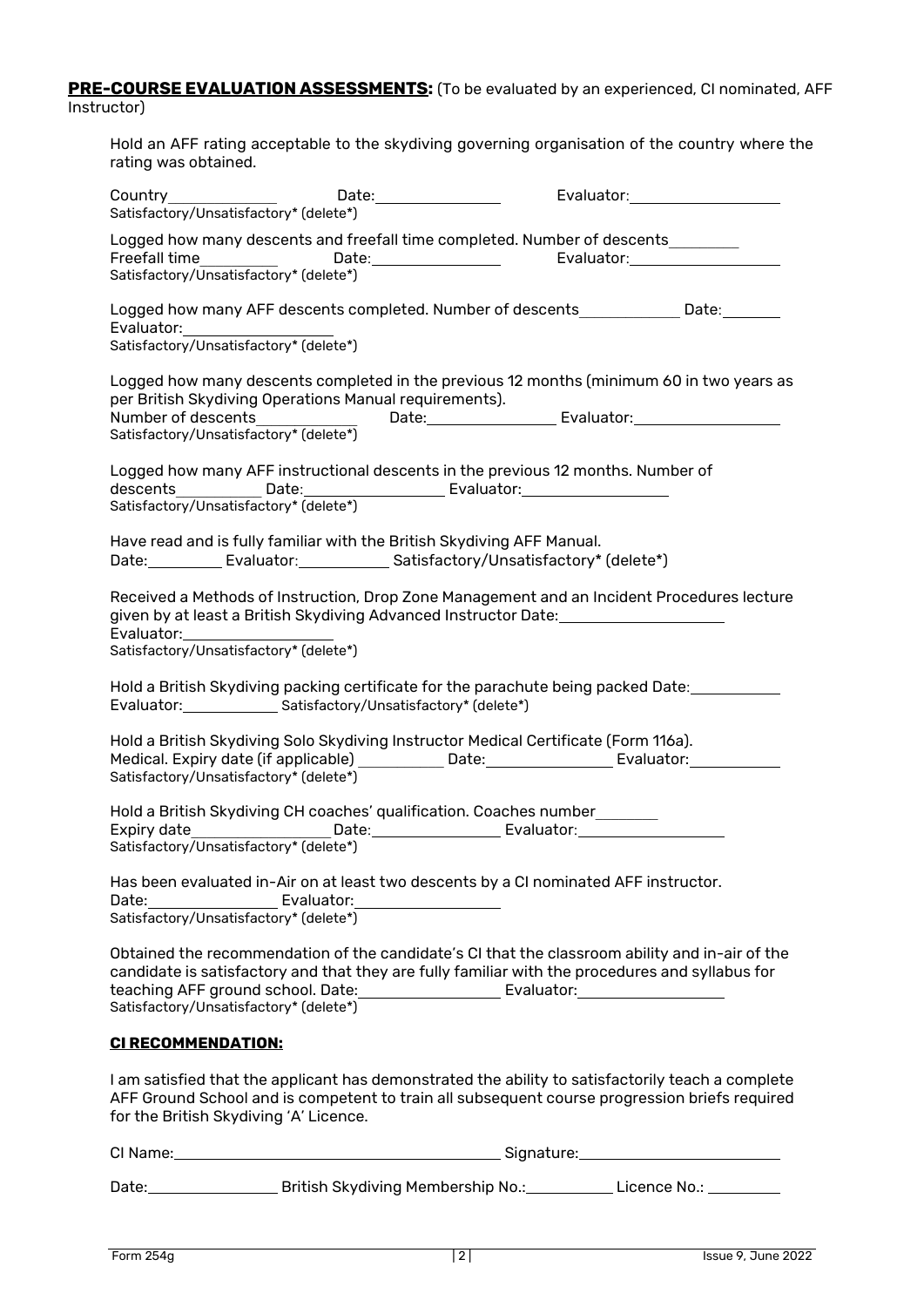# **AFF PROFICIENCY REQUIREMENTS**

Prior to attending an AFFI Course the candidate must have completed and recorded (on this form) the following:

- a. Ground school lessons taught.<br>b. Student refresher training brief
- Student refresher training briefs/lessons.
- c. Progression briefs Levels 2–8 (minimum of 1 of each brief).
- d. Delivered a minimum of three Additional Canopy Training (CT) Progression briefs.
- e. Student talk downs.
- f. Obtained the recommendation of a current, experienced and CI nominated AFF Instructor who has evaluated the candidate on a; brief, simulated AFF skydive and subsequent debrief on a minimum of 2 jumps simulating AFF Levels 4, 5, 6 and 7. The nominated evaluator must be satisfied that the non-British Skydiving rated AFF Instructor candidate would, in their opinion, pass those levels during the AFF examination course.
- g. Obtained the recommendation of the candidate's CI that the classroom ability of the candidate is satisfactory and that they are fully familiar with the procedures and syllabus for teaching and AFF ground school.

**PRE-COURSE EVALUATION ASSESSMENTS:** (To be evaluated by an experienced, CI nominated, AFF Instructor) the number to be at the discretion of the British Skydiving AFF instructor/evaluator.

| AFF Level 4:<br>Satisfactory/Unsatisfactory* (delete*) |                                                                                                                |
|--------------------------------------------------------|----------------------------------------------------------------------------------------------------------------|
|                                                        |                                                                                                                |
| Satisfactory/Unsatisfactory* (delete*)                 |                                                                                                                |
|                                                        |                                                                                                                |
| Satisfactory/Unsatisfactory* (delete*)                 |                                                                                                                |
|                                                        |                                                                                                                |
| Satisfactory/Unsatisfactory* (delete*)                 |                                                                                                                |
|                                                        |                                                                                                                |
| Satisfactory/Unsatisfactory* (delete*)                 | Other Evaluation: Date: Cambridge Evaluator: China Evaluator:                                                  |
|                                                        |                                                                                                                |
|                                                        | Other Evaluation: Date: Change Manual Evaluator: Change Manual Change Manual Change Manual Change Manual Chang |
| Satisfactory/Unsatisfactory* (delete*)                 |                                                                                                                |
|                                                        |                                                                                                                |
|                                                        |                                                                                                                |
|                                                        |                                                                                                                |
|                                                        |                                                                                                                |
|                                                        |                                                                                                                |
|                                                        | Date: British Skydiving Membership No.: 2008.                                                                  |
| British Skydiving Licence No.:                         |                                                                                                                |